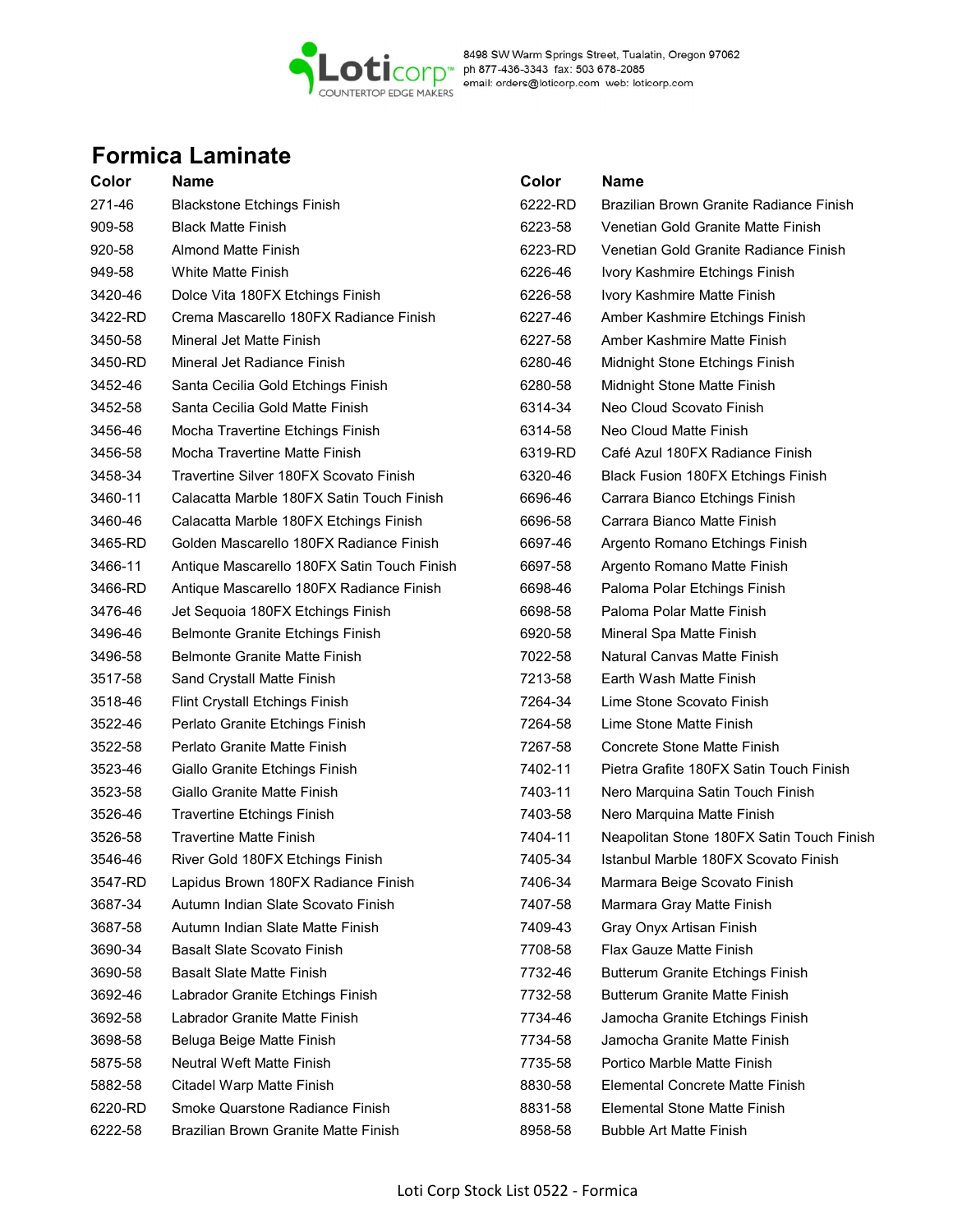

# Formica Laminate - continued

| Color   | Name                                           |
|---------|------------------------------------------------|
| 9284-RD | Classic Crystal Granite 180FX Radiance Finish  |
| 9302-34 | Fantasy Marble 180FX Scovato Finish            |
| 9303-RD | Azul Aran 180FX Radiance Finish                |
| 9304-43 | Blue Flower Granite 180FX Artisan Finish       |
| 9305-43 | Silver Flower Granite 180FX Artisan Finish     |
| 9306-34 | White Bardiglio Scovato Finish                 |
| 9306-58 | White Bardiglio Matte Finish                   |
| 9308-46 | Geriba Gray Etchings Finish                    |
| 9308-58 | Geriba Gray Matte Finish                       |
| 9309-46 | Star Dune Etchings Finish                      |
| 9309-58 | Star Dune Matte Finish                         |
| 9310-58 | White Marble Herringbone Matte Finish          |
| 9476-43 | White Ice Granite Artisan Finish               |
| 9476-46 | White Ice Granite Etchings Finish              |
| 9476-58 | White Ice Granite Matte Finish                 |
| 9479-NG | Wide Planked Walnut 180FX Natural Grain Finish |
| 9497-34 | Silver Quartzite Scovato Finish                |
| 9497-58 | Silver Quartzite Matte Finish                  |
| 9524-NG | Umbra Oak Natural Grain Finish                 |
| 9525-34 | White Shalestone Scovato Finish                |
| 9527-58 | <b>Black Shalestone Matte Finish</b>           |
| 9529-43 | Sea Salt Artisan Finish                        |
| 9529-58 | Sea Salt Matte Finish                          |
| 9532-43 | Smoked Sea Salt Artisan Finish                 |
| 9534-34 | Sea Pearl 180FX Scovato Finish                 |
| 9535-43 | Quartz Composite 180FX Artisan Finish          |
| 9536-34 | Quartzite Bianco 180FX Scovato Finish          |
| 9537-34 | Stormy Night Granite 180FX Scovato Finish      |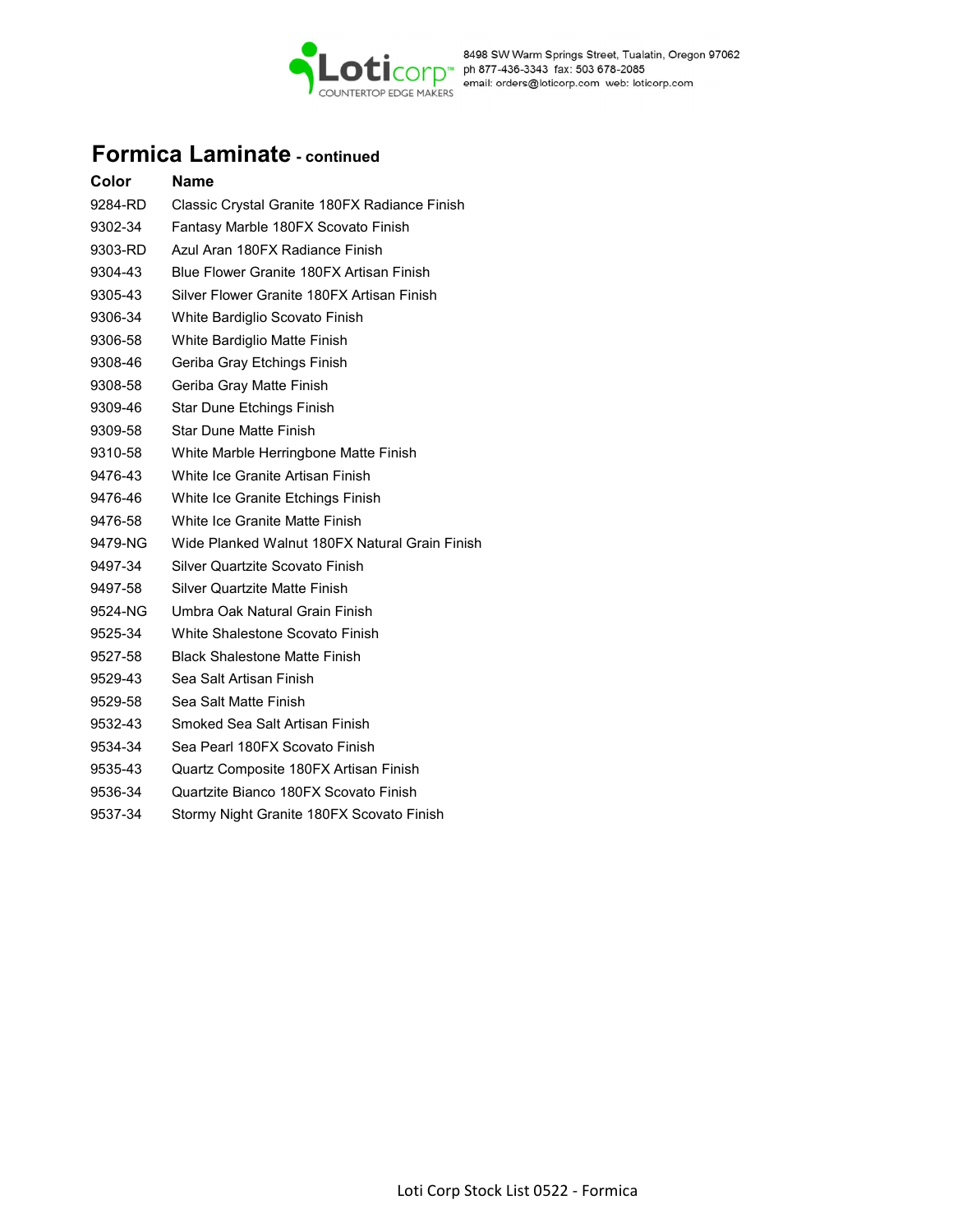

8498 SW Warm Springs Street, Tualatin, Oregon 97062<br>COUNTERTOP EDGE MAKERS<br>COUNTERTOP EDGE MAKERS

## Wilsonart Laminate

| Color   | Name                                 | Color   | <b>Name</b>                                    |
|---------|--------------------------------------|---------|------------------------------------------------|
| D30-60  | Natural Almond Matte Finish          | 4726-60 | Milano Quartz Matte Finish                     |
| 1799-07 | Ebony Fusion Textured Gloss Finish   | 4762-60 | Mystique Dawn Matte Finish                     |
| 1814-35 | Deepstar Bronze Mirage Finish        | 4779-60 | Pewter Brush Matte Finish                      |
| 1815-35 | Deepstar Agate Mirage Finish         | 4795-60 | Windswept Pewter Matte Finish                  |
| 1818-35 | Deepstar Slate Mirage Finish         | 4835-38 | Tumbled Roca Fine Velvet Texture Finish        |
| 1824-35 | Sedon Bluff Mirage Finish            | 4862-07 | Sandy Topaz Textured Gloss Finish              |
| 1849-35 | Luna Frost Mirage Finish             | 4866-52 | Jeweled Coral Quarry Finish                    |
| 1858-55 | Silver Travertine Glaze Finish       | 4879-38 | Steel Mesh Fine Velvet Texture Finish          |
| 1871-35 | Golden Romano Mirage Finish          | 4882-38 | Oiled Soapstone Fine Velvet Texture Finish     |
| 1872-35 | Bianco Romano Mirage Finish          | 4883-38 | Sable Soapstone Fine Velvet Texture Finish     |
| 1874-35 | Winter Carnival Mirage Finish        | 4886-38 | Pearl Soapstone Fine Velvet Texture Finish     |
| 1874-52 | Winter Carnival Quarry Finish        | 4888-38 | <b>Rustic Slate Fine Velvet Texture Finish</b> |
| 1875-35 | Summer Carnival Mirage Finish        | 4904-38 | Desert Springs Fine Velvet Texture Finish      |
| 1875-52 | <b>Summer Carnival Quarry Finish</b> | 4905-38 | Spicewood Springs Fine Velvet Texture Finish   |
| 1876-35 | Spring Carnival Mirage Finish        | 4905-52 | Spicewood Springs Quarry Finish                |
| 1876-52 | Spring Carnival Quarry Finish        | 4921-52 | Madura Garnet Quarry Finish                    |
| 1877-35 | Autumn Carnival Mirage Finish        | 4923-52 | Madura Gold Quarry Finish                      |
| 1877-52 | Autumn Carnival Quarry Finish        | 4924-38 | White Carrara Fine Velvet Texture Finish       |
| 1878-35 | Granito Amarelo Mirage Finish        | 4925-07 | Calcutta Marble Textured Gloss Finish          |
| 1879-35 | Trinidad Lapidus Mirage Finish       | 4926-07 | <b>Black Alicante Textured Gloss Finish</b>    |
| 1880-35 | Magnata Mirage Finish                | 4929-38 | Bordeauz Juparana Fine Velvet Texture Finish   |
| 1881-35 | Cipollino Bianco Mirage Finish       | 4931-38 | White Juparana Fine Velvet Texture Finish      |
| 1882-35 | Cipollino Grigio Mirage Finish       | 4932-38 | Golden Juparana Fine Velvet Texture Finish     |
| 1885-07 | Marmo Bianco Textured Gloss Finish   | 4932-52 | Golden Juparana Quarry Finish                  |
| 1885-21 | Marmo Bianco Soft Silk Finish        | 4942-38 | Crisp Linen Fine Velvet Texture Finish         |
| 1886-07 | Cote D'Azur Textured Gloss Finish    | 4943-38 | Classic Linen Fine Velvet Texture Finish       |
| 1888-22 | Hebron White Antique Finish          | 4944-38 | Casual Linen Fine Velvet Texture Finish        |
| 1890-22 | Serrania Antique Finish              | 4948-22 | Breccia Nouvelle Antique Finish                |
| 1891-55 | Lario Glaze Finish                   | 4948-52 | Breccia Nouvelle Quarry Finish                 |
| 2932-60 | Almond Leather Matte Finish          | 4952-22 | Typhoon Ice Antique Finish                     |
| 4143-60 | <b>Neutral Glace Matte Finish</b>    | 4952-52 | Typhoon Ice Quarry Finish                      |
| 4166-60 | Pampas Matte Finish                  | 4953-22 | Typhoon Gold Antique Finish                    |
| 4170-60 | Beige Pampas Matte Finish            | 4954-22 | Italian White di Pesco Antique Finish          |
| 4588-07 | Kalahari Topaz Textured Gloss Finish | 4955-22 | Café di Pesco Antique Finish                   |
| 4588-60 | Kalahari Topaz Matte Finish          | 4979-07 | Ink Vesta Textured Gloss Finish                |
| 4595-52 | <b>Bahia Granite Quarry Finish</b>   | 4981-38 | Calacatta Oro Fine Velvet Texture Finish       |
| 4623-60 | Graphite Nebula Matte Finish         | 4998-22 | Andorra Shadow Antique Finish                  |
| 4674-60 | <b>Evening Tigris Matte Finish</b>   | 5000-22 | Toffee di Pesco Antique Finish                 |
| 4724-52 | Milano Amber Quarry Finish           | 5003-38 | White Cascade Fine Velvet Texture Finish       |
| 4725-52 | Milano Brown Quarry Finish           | 5004-38 | Dusk Cascade Fine Velvet Texture Finish        |
| 4725-60 | Milano Brown Matte Finish            | 5005-38 | Sierra Cascade Fine Velvet Texture Finish      |
| 4726-52 | Milano Quartz Quarry Finish          | 5010-07 | Drama Marble Textured Gloss Finish             |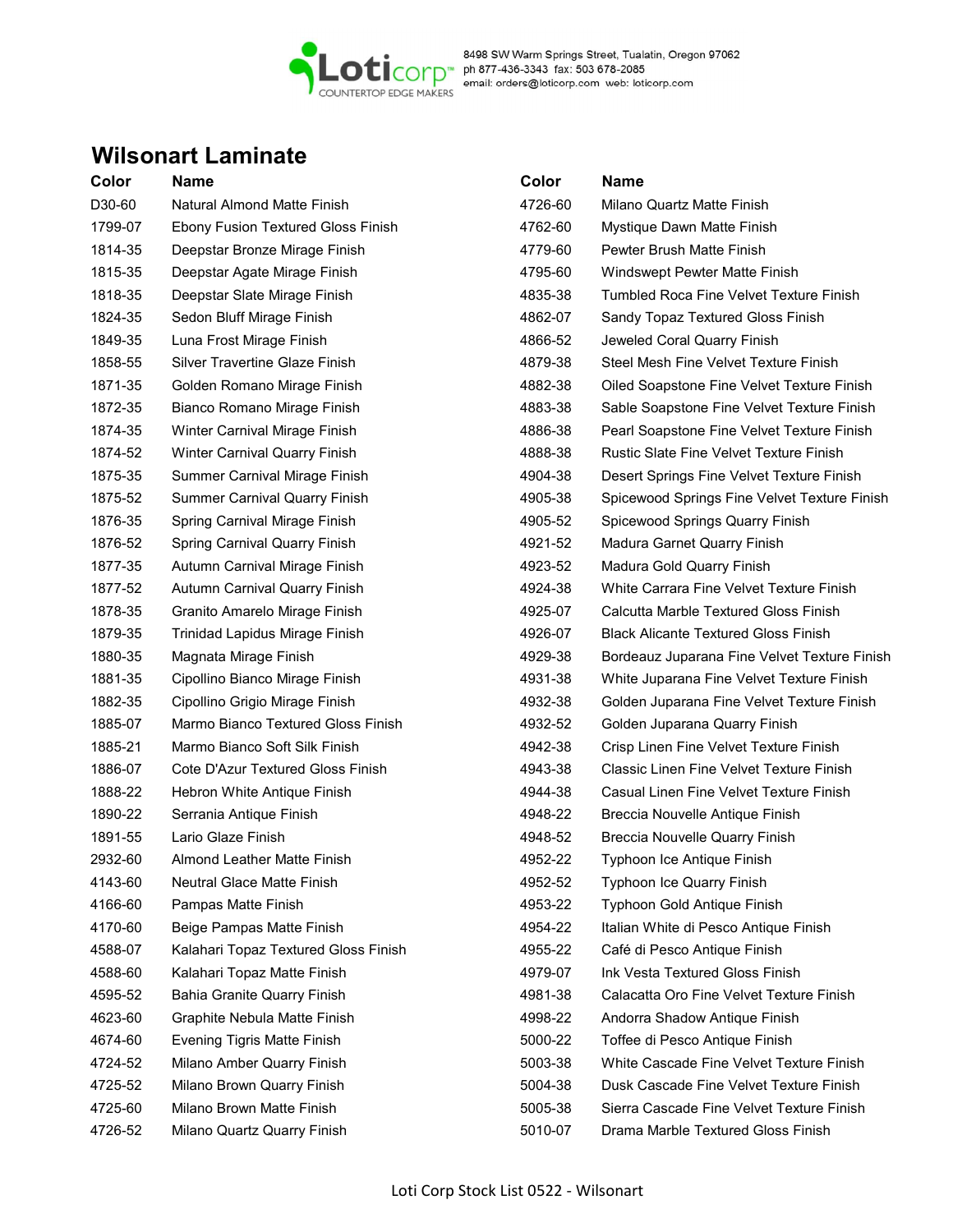

### Wilsonart Laminate - continued

#### Color Name

- 5010-21 Drama Marble Soft Silk Finish
- 5026-07 Brizilian Grey Textured Gloss Finish
- 5027-07 Arenite Cream Textured Gloss Finish
- 5028-07 Sombra Textured Gloss Finish
- 5029-22 Ouro Branco Antique Finish
- 7949-18 Asian Night Linearity Finish
- 7973-12 Old Mill Oak Soft Grain Finish